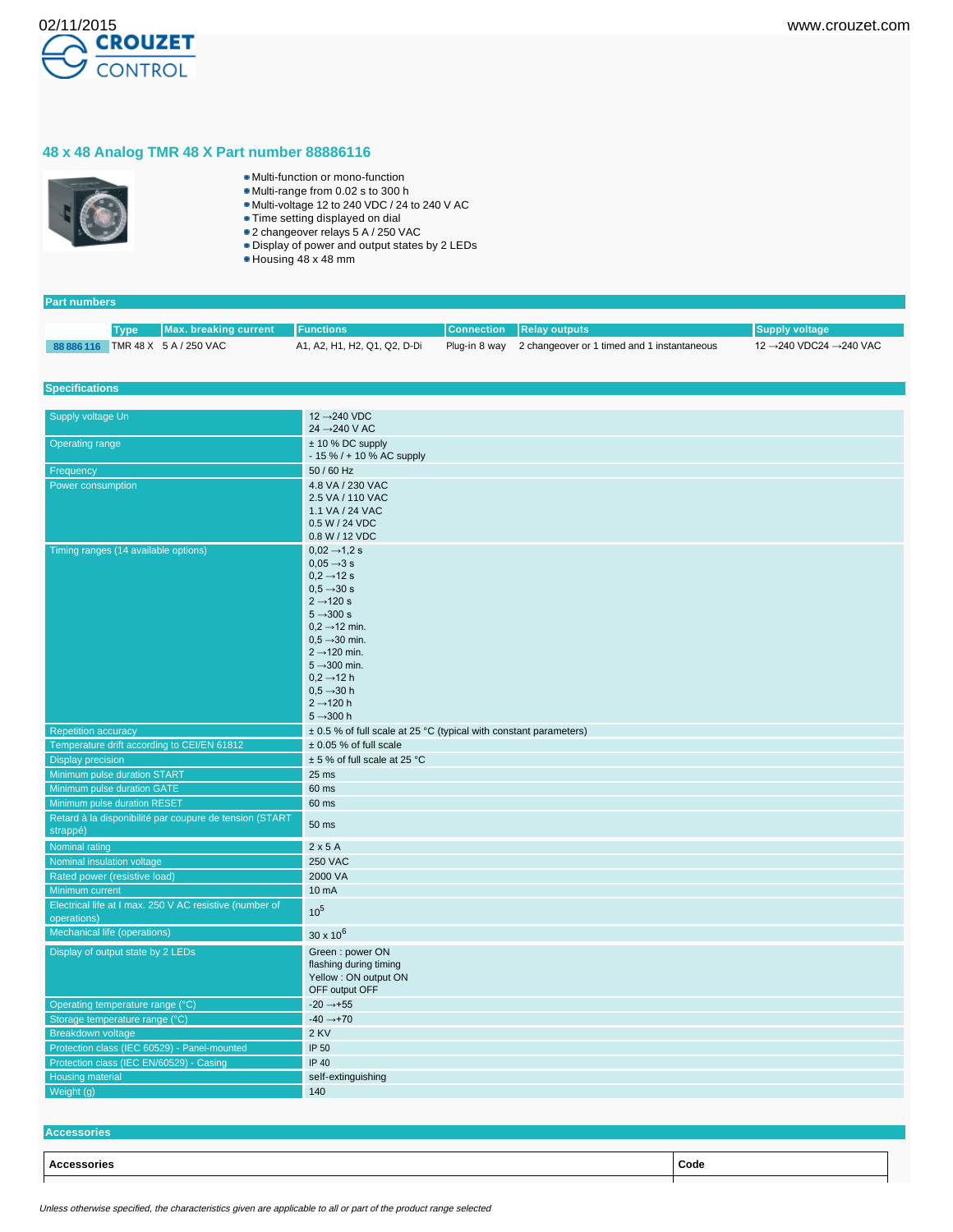| 02/11/2015<br>11-pin connector base | www.crouzet.com<br>25622080 |
|-------------------------------------|-----------------------------|
| 8-pin connector base                | 25622130                    |
| Spring clips (pack of 2)            | 79237739                    |
| I *** TRADUCTION MANQUANTE ***      |                             |





## **Dimensions (mm)**



**Curves Function A1**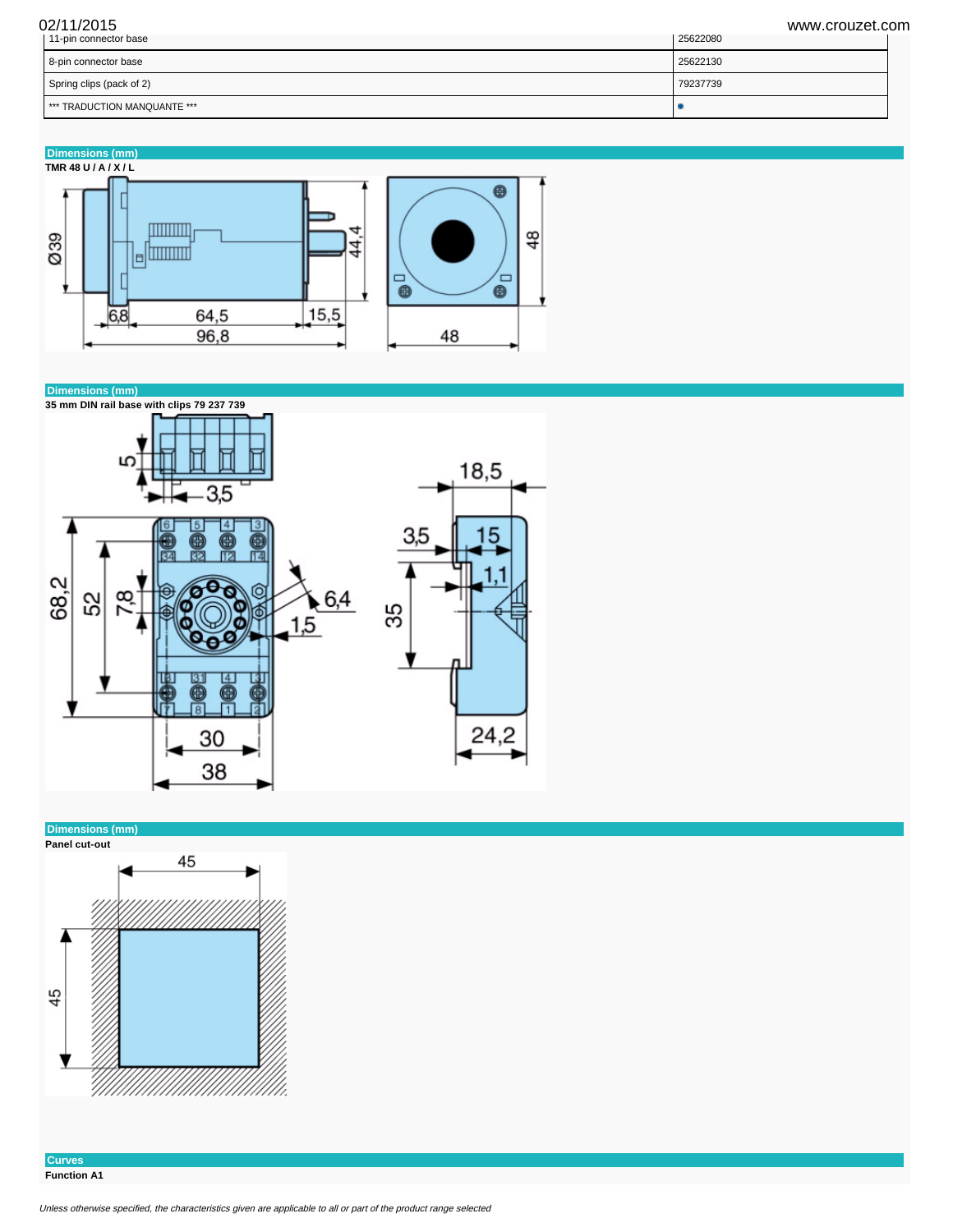



**Curves**





**Curves**



## **Curves**

**Function H2**







**Curves Function Q2**